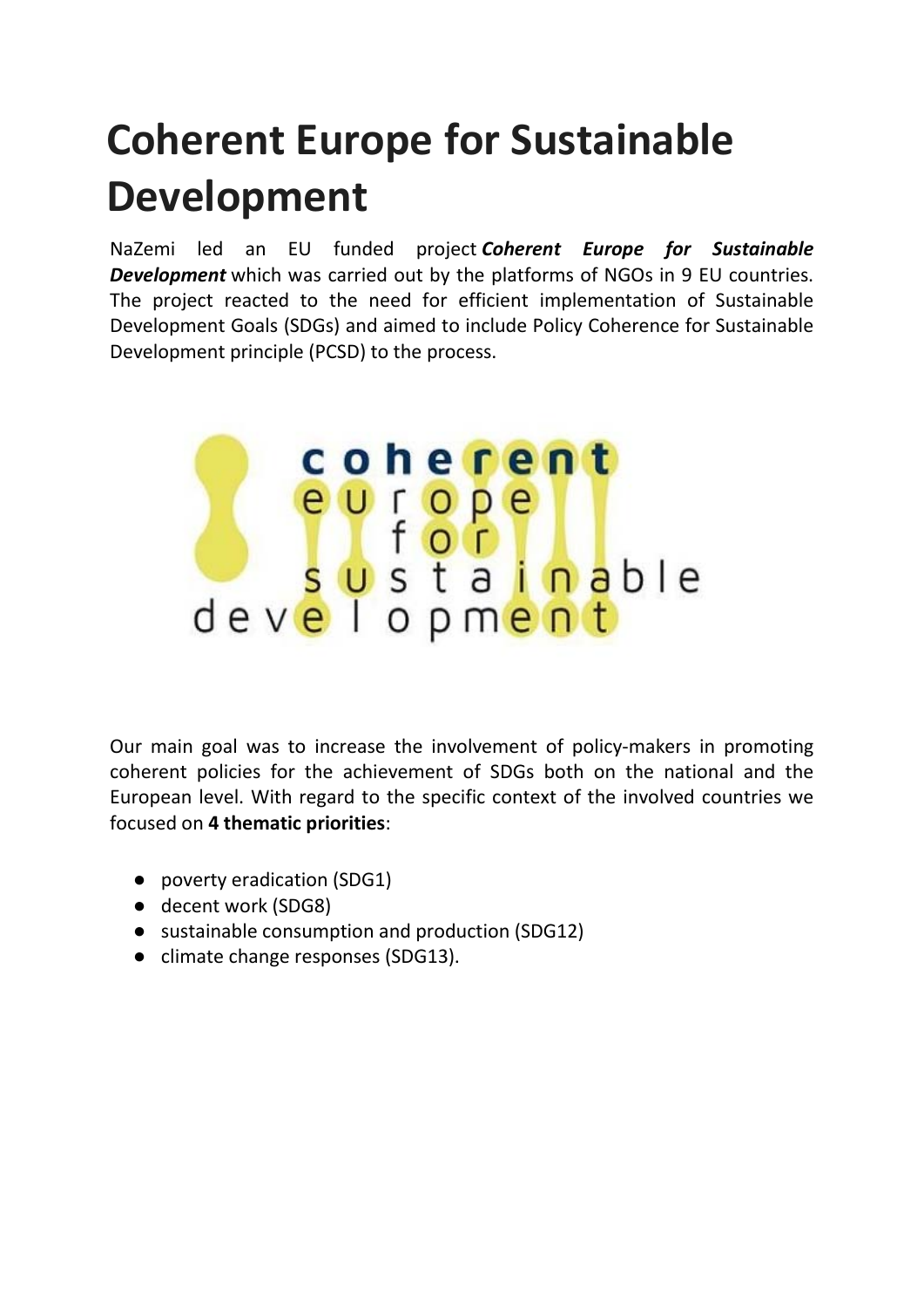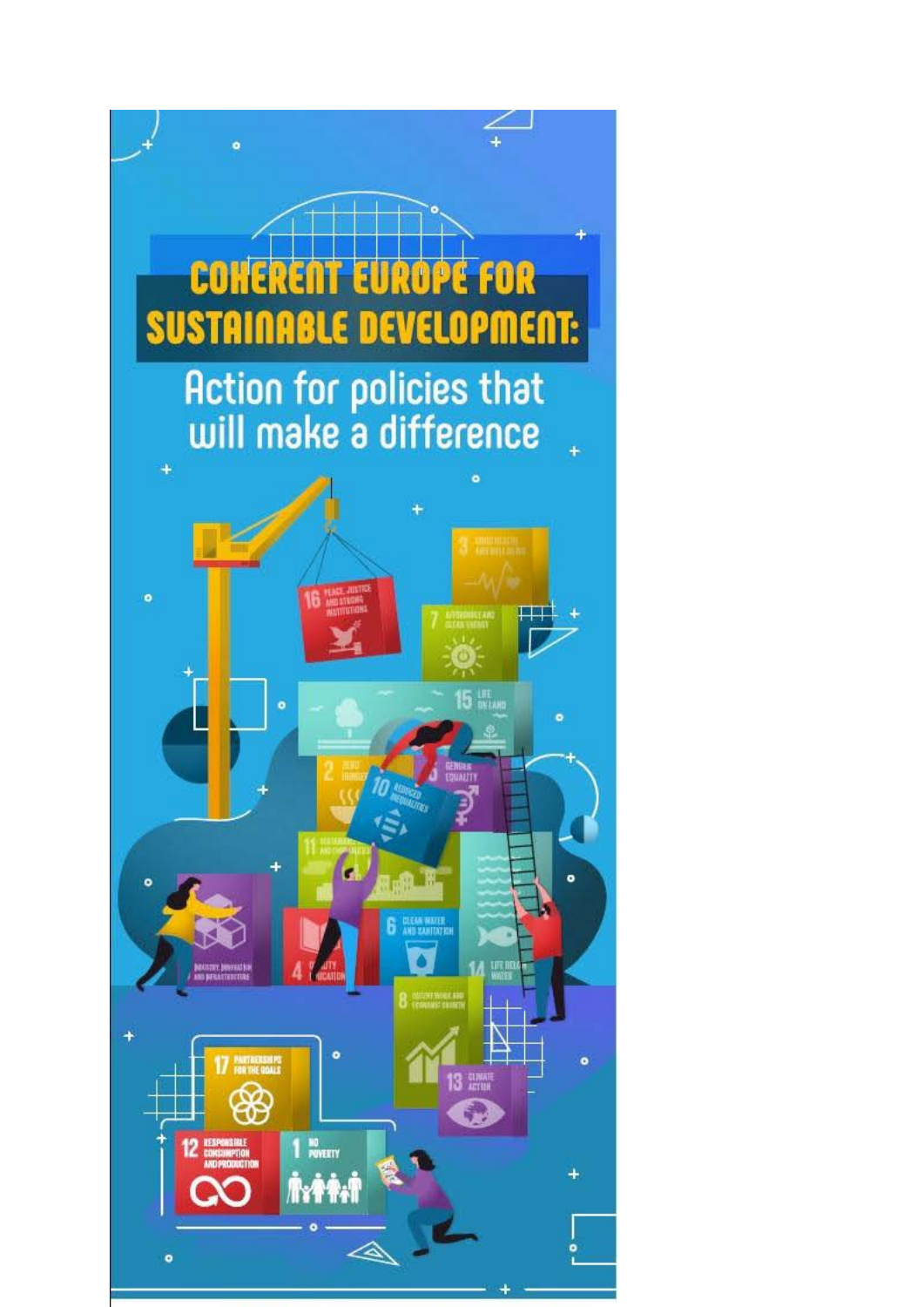## **Activities**

To contribute to the above-mentioned objectives, we conducted the following activities:

- Mapping of process of policy making and key policy actors involved in it
- Creation of [methodology for monitoring PCSD](https://www.bond.org.uk/resources/ensuring-policy-coherence-in-sustainable-development)
- Creation of advocacy plans which determine what changes and how we will advocate
- Implementation of advocacy action plans
- Meeting various stakeholders to think up new policy solutions together
- Training ourselves and other CSOs in promoting policy changes

## **Achievements**

In three years of the project, a lot of work was done so we will highlight just a few of the project partners' achievements here:

- [AKÜ](https://www.terveilm.ee/leht/teabekeskuse-teemad/arengukoostoo/poliitikate-sidusus/) (Estonia) significantly influenced the Estonian Foreign Policy Strategy for 2030. Many of the comments regarding SDGs and PCSD were included in the final product. AKÜ also contributed to a supportive Estonian position towards the European Commission proposal on Climate neutrality by 2050.
- [Ambrela](https://ambrela.org/projekty/koherentna-europa-pre-trvalo-udrzatelny-rozvoj-projekt-pre-podporu-politik-zameranych-na-trvalo-udrzatelny-rozvoj-ktore-mozu-viest-k-zmene/) (Slovakia) together with the Circular Economy Institute (INCIEN) prepared a study about the textile and clothing industry and the Ministry plans to implement its suggestions and recommendations in an attachment to the Waste Management Action Plan.
- [BOND](https://www.bond.org.uk/resources/ensuring-policy-coherence-in-sustainable-development) (UK) has provided the project partners with very positively assessed training in skills and knowledge needed for the advocacy work.
- [CNCD-11.11.11](https://www.cncd.be/) (Belgium) successfully advocated for more financial resources for the development assistance to poor countries. CNCD also contributed significantly to the fact that federal and regional authorities committed to increase their 2030 emission reduction targets.
- [FOND](http://www.fondromania.org/proiectul-european-coerenta-politicilor) (Romania) has been a consultation partner of the Department for Sustainable Development in the process of elaborating the National Strategy for implementing Agenda 2030 and the SDGs, as well as for OECD and helped introduce the perspective of different stakeholders into the process.
- [FoRS](http://www.fors.cz/koherence-politik-pro-rozvoj/#.X9CiwNhPXIV) (Czech Republic) influenced several policies such as Implementation document to the Sustainable Development Framework Czechia 2030 (which now includes e.g. PCSD focal points at the ministries) or National Action Plan on UN Resolution on Women, Peace and Security.
- [Grupa Zagranica](https://zagranica.org.pl/) (Poland) achieved that PCSD was included as a crosscutting theme in new multiannual strategy on development cooperation - 2021-30. Also, together with the Polish climate coalition, Grupa Zagranica